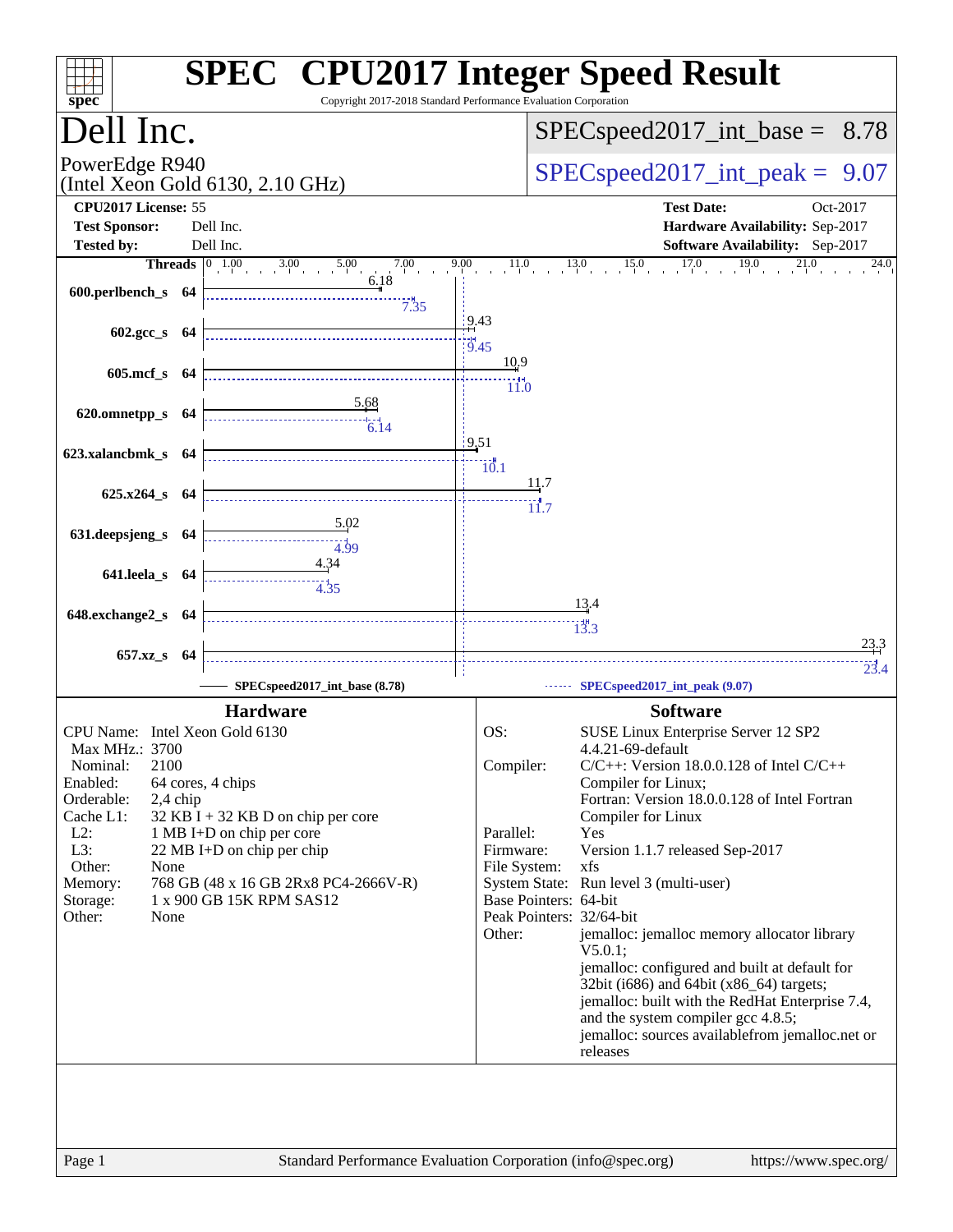

Copyright 2017-2018 Standard Performance Evaluation Corporation

## Dell Inc.

#### $SPECspeed2017\_int\_base = 8.78$

(Intel Xeon Gold 6130, 2.10 GHz)

PowerEdge R940<br>  $SPEC speed2017$  int\_peak = 9.07

**[CPU2017 License:](http://www.spec.org/auto/cpu2017/Docs/result-fields.html#CPU2017License)** 55 **[Test Date:](http://www.spec.org/auto/cpu2017/Docs/result-fields.html#TestDate)** Oct-2017 **[Test Sponsor:](http://www.spec.org/auto/cpu2017/Docs/result-fields.html#TestSponsor)** Dell Inc. **[Hardware Availability:](http://www.spec.org/auto/cpu2017/Docs/result-fields.html#HardwareAvailability)** Sep-2017 **[Tested by:](http://www.spec.org/auto/cpu2017/Docs/result-fields.html#Testedby)** Dell Inc. **[Software Availability:](http://www.spec.org/auto/cpu2017/Docs/result-fields.html#SoftwareAvailability)** Sep-2017

#### **[Results Table](http://www.spec.org/auto/cpu2017/Docs/result-fields.html#ResultsTable)**

|                                      | <b>Base</b>    |                |       |                | <b>Peak</b> |                |       |                |                |              |                |              |                |              |
|--------------------------------------|----------------|----------------|-------|----------------|-------------|----------------|-------|----------------|----------------|--------------|----------------|--------------|----------------|--------------|
| <b>Benchmark</b>                     | <b>Threads</b> | <b>Seconds</b> | Ratio | <b>Seconds</b> | Ratio       | <b>Seconds</b> | Ratio | <b>Threads</b> | <b>Seconds</b> | <b>Ratio</b> | <b>Seconds</b> | <b>Ratio</b> | <b>Seconds</b> | <b>Ratio</b> |
| $600.$ perlbench $_s$                | 64             | 290            | 6.13  | 286            | 6.21        | 287            | 6.18  | 64             | 245            | 7.26         | 242            | 7.35         | 241            | 7.35         |
| $602 \text{.} \text{gcc}\text{_<}$ s | 64             | 422            | 9.43  | 432            | 9.23        | 422            | 9.43  | 64             | 421            | 9.45         | 421            | 9.46         | 427            | 9.32         |
| $605$ .mcf s                         | 64             | 435            | 10.9  | 431            | 11.0        | 434            | 10.9  | 64             | 430            | 11.0         | 422            | 11.2         | 429            | 11.0         |
| 620.omnetpp_s                        | 64             | 290            | 5.63  | 270            | 6.05        | 287            | 5.68  | 64             | 287            | 5.69         | 266            | 6.14         | 265            | 6.15         |
| 623.xalancbmk s                      | 64             | 149            | 9.49  | 149            | 9.51        | 148            | 9.55  | 64             | 140            | <b>10.1</b>  | 139            | 10.2         | 140            | 10.1         |
| 625.x264 s                           | 64             | 151            | 11.7  | 151            | 11.7        | 151            | 11.7  | 64             | 150            | <b>11.7</b>  | 151            | 1.7          | 150            | 11.7         |
| $631.$ deepsjeng s                   | 64             | 286            | 5.02  | 286            | 5.02        | 285            | 5.02  | 64             | 287            | 4.99         | 287            | 5.00         | 287            | 4.99         |
| 641.leela s                          | 64             | 394            | 4.33  | 393            | 4.34        | 393            | 4.34  | 64             | 392            | 4.35         | 392            | 4.35         | 392            | 4.35         |
| 648.exchange2_s                      | 64             | 220            | 13.3  | 219            | 13.4        | 220            | 13.4  | 64             | 222            | 13.2         | 221            | 13.3         | 219            | 13.4         |
| $657.xz$ s                           | 64             | 262            | 23.6  | 265            | 23.3        | 265            | 23.3  | 64             | 264            | 23.4         | 264            | 23.4         | 264            | 23.4         |
| $SPEC speed2017$ int base =          |                |                | 8.78  |                |             |                |       |                |                |              |                |              |                |              |

**[SPECspeed2017\\_int\\_peak =](http://www.spec.org/auto/cpu2017/Docs/result-fields.html#SPECspeed2017intpeak) 9.07**

Results appear in the [order in which they were run.](http://www.spec.org/auto/cpu2017/Docs/result-fields.html#RunOrder) Bold underlined text [indicates a median measurement](http://www.spec.org/auto/cpu2017/Docs/result-fields.html#Median).

#### **[Operating System Notes](http://www.spec.org/auto/cpu2017/Docs/result-fields.html#OperatingSystemNotes)**

Stack size set to unlimited using "ulimit -s unlimited"

#### **[General Notes](http://www.spec.org/auto/cpu2017/Docs/result-fields.html#GeneralNotes)**

Environment variables set by runcpu before the start of the run: KMP\_AFFINITY = "granularity=fine,scatter" LD\_LIBRARY\_PATH = "/home/cpu2017/lib/ia32:/home/cpu2017/lib/intel64:/home/cpu2017/je5.0.1-32:/home/cpu2017/je5.0.1-64" OMP\_STACKSIZE = "192M"

 Binaries compiled on a system with 1x Intel Core i7-4790 CPU + 32GB RAM memory using Redhat Enterprise Linux 7.4 Transparent Huge Pages enabled by default Prior to runcpu invocation Filesystem page cache synced and cleared with: sync; echo 3> /proc/sys/vm/drop\_caches

#### **[Platform Notes](http://www.spec.org/auto/cpu2017/Docs/result-fields.html#PlatformNotes)**

 BIOS settings: Logical Processor Disabled Virtualization Technology Disabled Sub NUMA Cluster Disabled System Profile set to Custom CPU Performance set to Maximum Performance C1E Disabled C States set to Autonomous Uncore Frequency set to Dynamic

**(Continued on next page)**

Page 2 Standard Performance Evaluation Corporation [\(info@spec.org\)](mailto:info@spec.org) <https://www.spec.org/>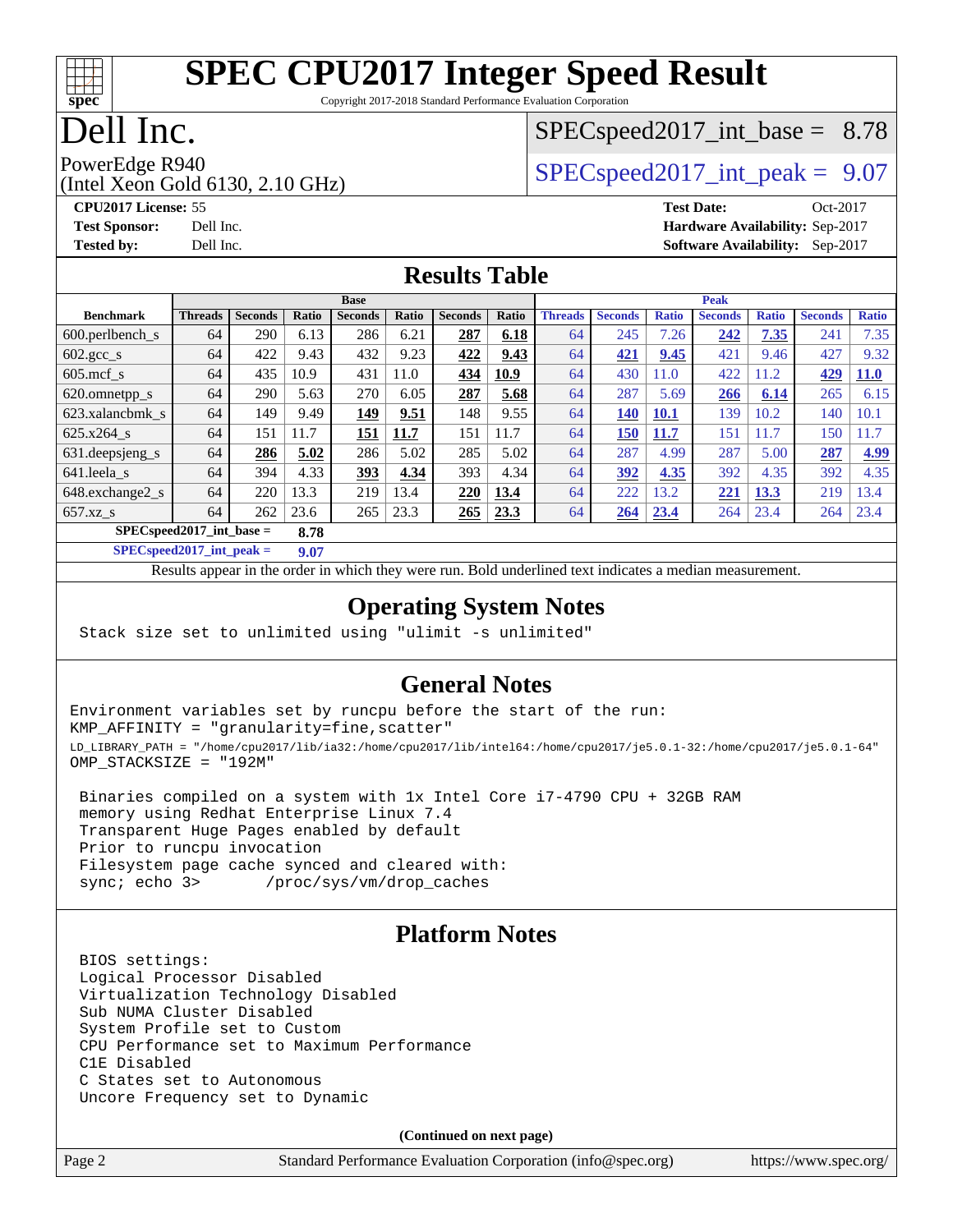

Copyright 2017-2018 Standard Performance Evaluation Corporation

## Dell Inc.

 $SPECspeed2017\_int\_base = 8.78$ 

(Intel Xeon Gold 6130, 2.10 GHz)

PowerEdge R940<br>  $SPEC speed2017$  int\_peak = 9.07

**[CPU2017 License:](http://www.spec.org/auto/cpu2017/Docs/result-fields.html#CPU2017License)** 55 **[Test Date:](http://www.spec.org/auto/cpu2017/Docs/result-fields.html#TestDate)** Oct-2017 **[Test Sponsor:](http://www.spec.org/auto/cpu2017/Docs/result-fields.html#TestSponsor)** Dell Inc. **[Hardware Availability:](http://www.spec.org/auto/cpu2017/Docs/result-fields.html#HardwareAvailability)** Sep-2017 **[Tested by:](http://www.spec.org/auto/cpu2017/Docs/result-fields.html#Testedby)** Dell Inc. **[Software Availability:](http://www.spec.org/auto/cpu2017/Docs/result-fields.html#SoftwareAvailability)** Sep-2017

#### **[Platform Notes \(Continued\)](http://www.spec.org/auto/cpu2017/Docs/result-fields.html#PlatformNotes)**

Page 3 Standard Performance Evaluation Corporation [\(info@spec.org\)](mailto:info@spec.org) <https://www.spec.org/> Memory Patrol Scrub Disabled Energy Efficiency Policy set to Performance CPU Interconnect Bus Link Power Management Disabled PCI ASPM L1 Link Power Management Disabled Sysinfo program /home/cpu2017/bin/sysinfo Rev: r5797 of 2017-06-14 96c45e4568ad54c135fd618bcc091c0f running on linux-2h8y Tue Oct 24 20:26:45 2017 SUT (System Under Test) info as seen by some common utilities. For more information on this section, see <https://www.spec.org/cpu2017/Docs/config.html#sysinfo> From /proc/cpuinfo model name : Intel(R) Xeon(R) Gold 6130 CPU @ 2.10GHz 4 "physical id"s (chips) 64 "processors" cores, siblings (Caution: counting these is hw and system dependent. The following excerpts from /proc/cpuinfo might not be reliable. Use with caution.) cpu cores : 16 siblings : 16 physical 0: cores 0 1 2 3 4 5 6 7 8 9 10 11 12 13 14 15 physical 1: cores 0 1 2 3 4 5 6 7 8 9 10 11 12 13 14 15 physical 2: cores 0 1 2 3 4 5 6 7 8 9 10 11 12 13 14 15 physical 3: cores 0 1 2 3 4 5 6 7 8 9 10 11 12 13 14 15 From lscpu: Architecture: x86\_64 CPU op-mode(s): 32-bit, 64-bit Byte Order: Little Endian  $CPU(s):$  64 On-line CPU(s) list: 0-63 Thread(s) per core: 1 Core(s) per socket: 16 Socket(s): 4 NUMA node(s): 4 Vendor ID: GenuineIntel CPU family: 6 Model: 85 Model name: Intel(R) Xeon(R) Gold 6130 CPU @ 2.10GHz Stepping: 4 CPU MHz: 2095.072 BogoMIPS: 4190.14 Virtualization: VT-x L1d cache: 32K L1i cache: 32K L2 cache: 1024K L3 cache: 22528K **(Continued on next page)**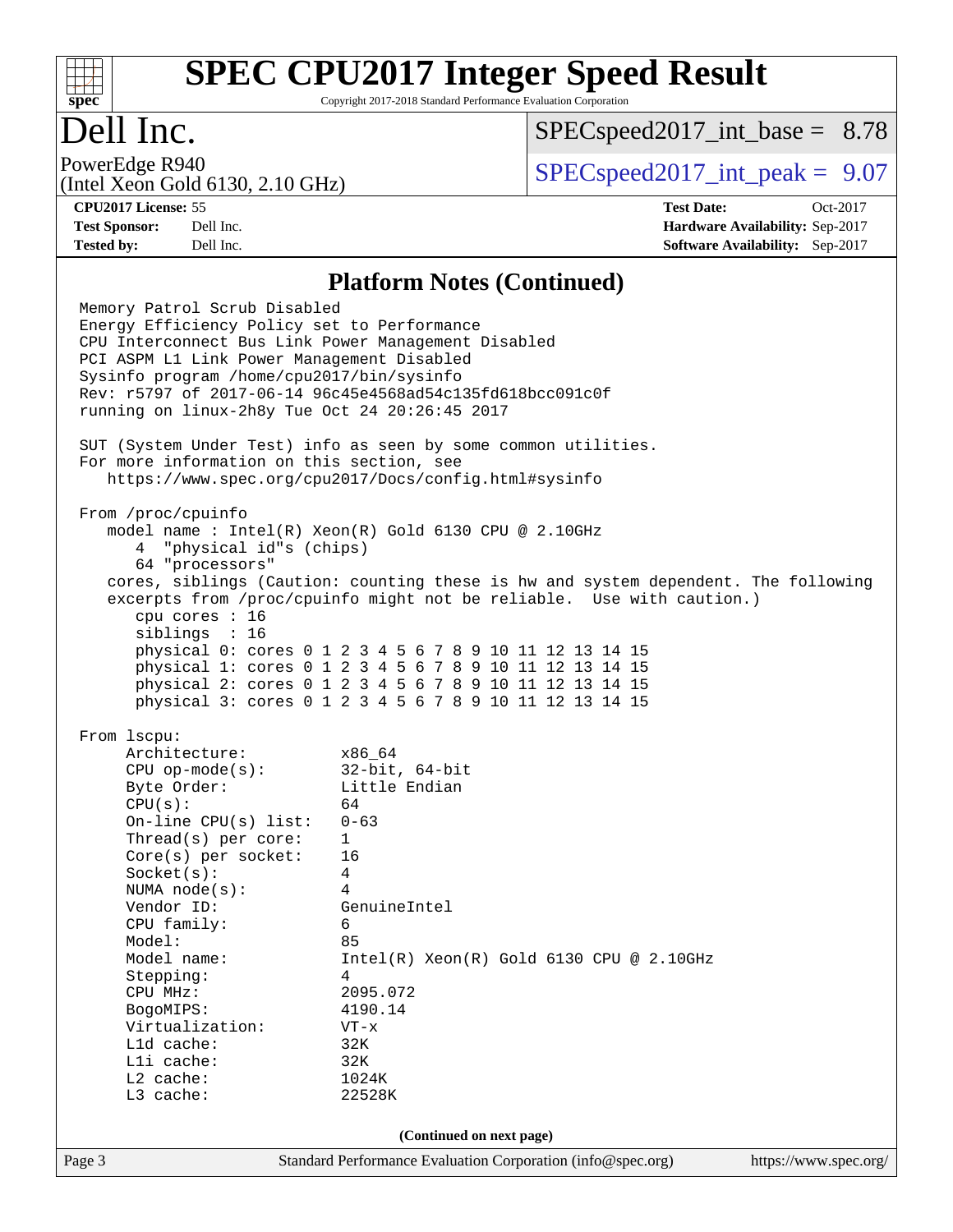| <b>SPEC CPU2017 Integer Speed Result</b><br>Copyright 2017-2018 Standard Performance Evaluation Corporation<br>spec <sup>®</sup>                                                                                                                                                                                                                                                                                                                                                                                                                                                                                                                                                                                                                                                                                                                                                                                                                                                                                                                                                                                                                                                                                                                                                                                                                                                                                                                                                                                                                                                                                                     |                                                                                                                                                                                                                                                                                                                             |
|--------------------------------------------------------------------------------------------------------------------------------------------------------------------------------------------------------------------------------------------------------------------------------------------------------------------------------------------------------------------------------------------------------------------------------------------------------------------------------------------------------------------------------------------------------------------------------------------------------------------------------------------------------------------------------------------------------------------------------------------------------------------------------------------------------------------------------------------------------------------------------------------------------------------------------------------------------------------------------------------------------------------------------------------------------------------------------------------------------------------------------------------------------------------------------------------------------------------------------------------------------------------------------------------------------------------------------------------------------------------------------------------------------------------------------------------------------------------------------------------------------------------------------------------------------------------------------------------------------------------------------------|-----------------------------------------------------------------------------------------------------------------------------------------------------------------------------------------------------------------------------------------------------------------------------------------------------------------------------|
| Dell Inc.                                                                                                                                                                                                                                                                                                                                                                                                                                                                                                                                                                                                                                                                                                                                                                                                                                                                                                                                                                                                                                                                                                                                                                                                                                                                                                                                                                                                                                                                                                                                                                                                                            | $SPEC speed2017\_int\_base = 8.78$                                                                                                                                                                                                                                                                                          |
| PowerEdge R940<br>(Intel Xeon Gold 6130, 2.10 GHz)                                                                                                                                                                                                                                                                                                                                                                                                                                                                                                                                                                                                                                                                                                                                                                                                                                                                                                                                                                                                                                                                                                                                                                                                                                                                                                                                                                                                                                                                                                                                                                                   | $SPEC speed2017\_int\_peak = 9.07$                                                                                                                                                                                                                                                                                          |
| CPU2017 License: 55                                                                                                                                                                                                                                                                                                                                                                                                                                                                                                                                                                                                                                                                                                                                                                                                                                                                                                                                                                                                                                                                                                                                                                                                                                                                                                                                                                                                                                                                                                                                                                                                                  | <b>Test Date:</b><br>Oct-2017                                                                                                                                                                                                                                                                                               |
| <b>Test Sponsor:</b><br>Dell Inc.<br><b>Tested by:</b><br>Dell Inc.                                                                                                                                                                                                                                                                                                                                                                                                                                                                                                                                                                                                                                                                                                                                                                                                                                                                                                                                                                                                                                                                                                                                                                                                                                                                                                                                                                                                                                                                                                                                                                  | Hardware Availability: Sep-2017<br>Software Availability: Sep-2017                                                                                                                                                                                                                                                          |
|                                                                                                                                                                                                                                                                                                                                                                                                                                                                                                                                                                                                                                                                                                                                                                                                                                                                                                                                                                                                                                                                                                                                                                                                                                                                                                                                                                                                                                                                                                                                                                                                                                      |                                                                                                                                                                                                                                                                                                                             |
| <b>Platform Notes (Continued)</b><br>NUMA $node0$ $CPU(s)$ :<br>NUMA nodel CPU(s):<br>NUMA $node2$ $CPU(s):$<br>NUMA node3 CPU(s):<br>Flaqs:<br>pat pse36 clflush dts acpi mmx fxsr sse sse2 ss ht tm pbe syscall nx pdpelgb rdtscp<br>lm constant_tsc art arch_perfmon pebs bts rep_good nopl xtopology nonstop_tsc<br>aperfmperf eagerfpu pni pclmulqdq dtes64 monitor ds_cpl vmx smx est tm2 ssse3 sdbg<br>fma cx16 xtpr pdcm pcid dca sse4_1 sse4_2 x2apic movbe popcnt tsc_deadline_timer aes<br>xsave avx f16c rdrand lahf_lm abm 3dnowprefetch ida arat epb pln pts dtherm intel_pt<br>tpr_shadow vnmi flexpriority ept vpid fsgsbase tsc_adjust bmil hle avx2 smep bmi2<br>erms invpcid rtm cqm mpx avx512f avx512dq rdseed adx smap clflushopt clwb avx512cd<br>avx512bw avx512vl xsaveopt xsavec xgetbvl cqm_llc cqm_occup_llc<br>/proc/cpuinfo cache data<br>cache size : 22528 KB<br>From numactl --hardware WARNING: a numactl 'node' might or might not correspond to a<br>physical chip.<br>$available: 4 nodes (0-3)$<br>node 0 cpus: 0 4 8 12 16 20 24 28 32 36 40 44 48 52 56 60<br>node 0 size: 192119 MB<br>node 0 free: 191496 MB<br>node 1 cpus: 1 5 9 13 17 21 25 29 33 37 41 45 49 53 57 61<br>node 1 size: 193521 MB<br>node 1 free: 192934 MB<br>node 2 cpus: 2 6 10 14 18 22 26 30 34 38 42 46 50 54 58 62<br>node 2 size: 193521 MB<br>node 2 free: 192947 MB<br>node 3 cpus: 3 7 11 15 19 23 27 31 35 39 43 47 51 55 59 63<br>node 3 size: 193518 MB<br>node 3 free: 193006 MB<br>node distances:<br>1<br>node<br>$\overline{0}$<br>2<br>3<br>0 :<br>21<br>10<br>21<br>21<br>21<br>10<br>21<br>21<br>1: | 0, 4, 8, 12, 16, 20, 24, 28, 32, 36, 40, 44, 48, 52, 56, 60<br>1, 5, 9, 13, 17, 21, 25, 29, 33, 37, 41, 45, 49, 53, 57, 61<br>2, 6, 10, 14, 18, 22, 26, 30, 34, 38, 42, 46, 50, 54, 58, 62<br>3, 7, 11, 15, 19, 23, 27, 31, 35, 39, 43, 47, 51, 55, 59, 63<br>fpu vme de pse tsc msr pae mce cx8 apic sep mtrr pge mca cmov |
| 21<br>21<br>21<br>2:<br>10<br>3:<br>21<br>21<br>21<br>10                                                                                                                                                                                                                                                                                                                                                                                                                                                                                                                                                                                                                                                                                                                                                                                                                                                                                                                                                                                                                                                                                                                                                                                                                                                                                                                                                                                                                                                                                                                                                                             |                                                                                                                                                                                                                                                                                                                             |
| From /proc/meminfo<br>MemTotal:<br>791225344 kB<br>HugePages_Total:<br>0<br>Hugepagesize:<br>2048 kB<br>/usr/bin/lsb_release -d<br>SUSE Linux Enterprise Server 12 SP2                                                                                                                                                                                                                                                                                                                                                                                                                                                                                                                                                                                                                                                                                                                                                                                                                                                                                                                                                                                                                                                                                                                                                                                                                                                                                                                                                                                                                                                               |                                                                                                                                                                                                                                                                                                                             |
| (Continued on next page)                                                                                                                                                                                                                                                                                                                                                                                                                                                                                                                                                                                                                                                                                                                                                                                                                                                                                                                                                                                                                                                                                                                                                                                                                                                                                                                                                                                                                                                                                                                                                                                                             |                                                                                                                                                                                                                                                                                                                             |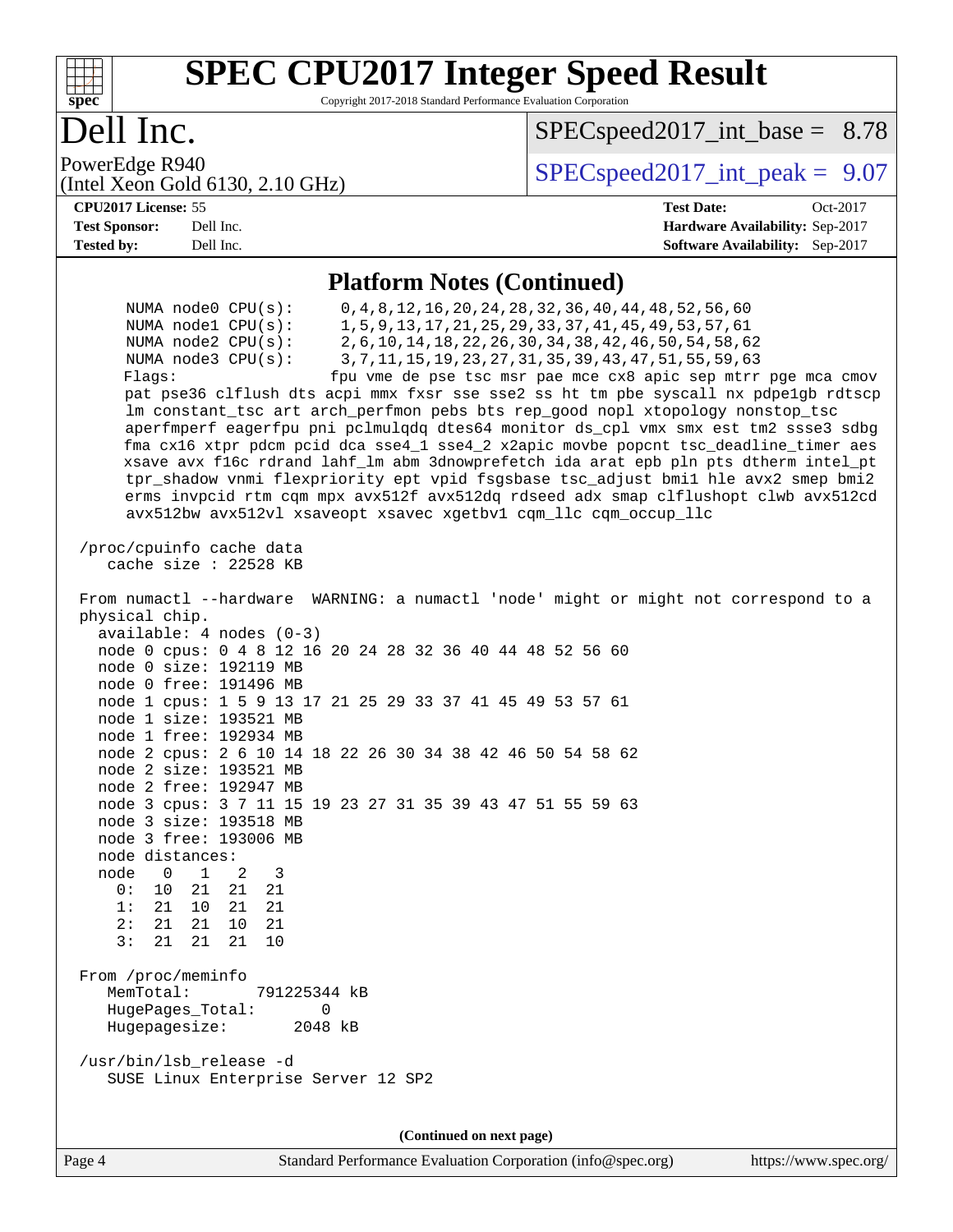

Copyright 2017-2018 Standard Performance Evaluation Corporation

## Dell Inc.

[SPECspeed2017\\_int\\_base =](http://www.spec.org/auto/cpu2017/Docs/result-fields.html#SPECspeed2017intbase) 8.78

PowerEdge R940<br>(Intel Xeon Gold 6130, 2.10 GHz)

 $SPEC speed2017\_int\_peak = 9.07$ 

**[CPU2017 License:](http://www.spec.org/auto/cpu2017/Docs/result-fields.html#CPU2017License)** 55 **[Test Date:](http://www.spec.org/auto/cpu2017/Docs/result-fields.html#TestDate)** Oct-2017 **[Test Sponsor:](http://www.spec.org/auto/cpu2017/Docs/result-fields.html#TestSponsor)** Dell Inc. **[Hardware Availability:](http://www.spec.org/auto/cpu2017/Docs/result-fields.html#HardwareAvailability)** Sep-2017 **[Tested by:](http://www.spec.org/auto/cpu2017/Docs/result-fields.html#Testedby)** Dell Inc. **[Software Availability:](http://www.spec.org/auto/cpu2017/Docs/result-fields.html#SoftwareAvailability)** Sep-2017

#### **[Platform Notes \(Continued\)](http://www.spec.org/auto/cpu2017/Docs/result-fields.html#PlatformNotes)**

| From /etc/*release* /etc/*version*                                                                                                                   |
|------------------------------------------------------------------------------------------------------------------------------------------------------|
| $SUSE-release$<br>SUSE Linux Enterprise Server 12 (x86_64)                                                                                           |
| $VERSION = 12$                                                                                                                                       |
| $PATCHLEVEL = 2$                                                                                                                                     |
| # This file is deprecated and will be removed in a future service pack or release.<br># Please check /etc/os-release for details about this release. |
| os-release:                                                                                                                                          |
| NAME="SLES"                                                                                                                                          |
| VERSION="12-SP2"                                                                                                                                     |
| VERSION_ID="12.2"                                                                                                                                    |
| PRETTY_NAME="SUSE Linux Enterprise Server 12 SP2"<br>$ID="size"$                                                                                     |
| ANSI COLOR="0;32"                                                                                                                                    |
| CPE_NAME="cpe:/o:suse:sles:12:sp2"                                                                                                                   |
|                                                                                                                                                      |
| uname $-a$ :<br>Linux linux-2h8y 4.4.21-69-default #1 SMP Tue Oct 25 10:58:20 UTC 2016 (9464f67)                                                     |
| x86_64 x86_64 x86_64 GNU/Linux                                                                                                                       |
|                                                                                                                                                      |
| run-level 3 Oct 24 20:26                                                                                                                             |
| SPEC is set to: /home/cpu2017                                                                                                                        |
| Filesystem Type Size Used Avail Use% Mounted on                                                                                                      |
| /dev/sda4<br>xfs 796G 17G 779G 3% / home                                                                                                             |
| Additional information from dmidecode follows. WARNING: Use caution when you interpret                                                               |
| this section. The 'dmidecode' program reads system data which is "intended to allow                                                                  |
| hardware to be accurately determined", but the intent may not be met, as there are                                                                   |
| frequent changes to hardware, firmware, and the "DMTF SMBIOS" standard.<br>BIOS Dell Inc. 1.1.7 08/10/2017                                           |
| Memory:                                                                                                                                              |
| 48x 00CE063200CE M393A2K43BB1-CTD 16 GB 2 rank 2666                                                                                                  |
| (End of data from sysinfo program)                                                                                                                   |
|                                                                                                                                                      |
| <b>Compiler Version Notes</b>                                                                                                                        |
| ===================================                                                                                                                  |
| CC 600.perlbench_s(base) 602.gcc_s(base) 605.mcf_s(base) 625.x264_s(base,                                                                            |
| $peak)$ 657.xz_s(base)                                                                                                                               |
| icc (ICC) 18.0.0 20170811                                                                                                                            |
| Copyright (C) 1985-2017 Intel Corporation. All rights reserved.                                                                                      |
|                                                                                                                                                      |
|                                                                                                                                                      |

**(Continued on next page)**

Page 5 Standard Performance Evaluation Corporation [\(info@spec.org\)](mailto:info@spec.org) <https://www.spec.org/>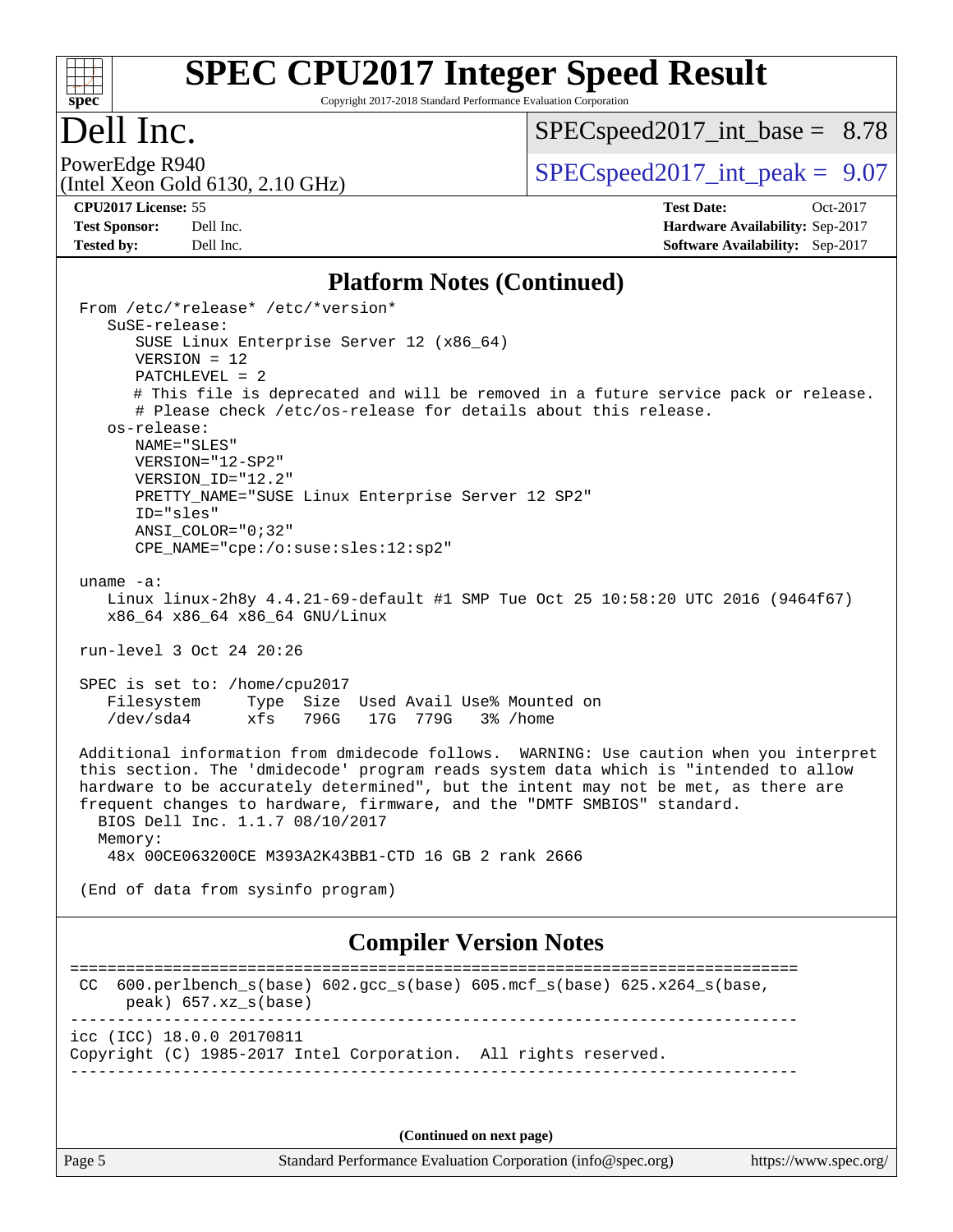

Copyright 2017-2018 Standard Performance Evaluation Corporation

## Dell Inc.

[SPECspeed2017\\_int\\_base =](http://www.spec.org/auto/cpu2017/Docs/result-fields.html#SPECspeed2017intbase) 8.78

PowerEdge R940<br>(Intel Xeon Gold 6130, 2.10 GHz)

 $SPECspeed2017\_int\_peak = 9.07$ 

| <b>CPU2017 License: 55</b> |  |
|----------------------------|--|

| <b>Test Sponsor:</b> |  |  | Dell Ind |
|----------------------|--|--|----------|
| Tested hv:           |  |  | Dell Inc |

**[CPU2017 License:](http://www.spec.org/auto/cpu2017/Docs/result-fields.html#CPU2017License)** 55 **[Test Date:](http://www.spec.org/auto/cpu2017/Docs/result-fields.html#TestDate)** Oct-2017 **[Test Sponsor:](http://www.spec.org/auto/cpu2017/Docs/result-fields.html#TestSponsor)** Deliver Sponsor: Deliver Sponsor: **[Hardware Availability:](http://www.spec.org/auto/cpu2017/Docs/result-fields.html#HardwareAvailability)** Sep-2017 **[Tested by:](http://www.spec.org/auto/cpu2017/Docs/result-fields.html#Testedby)** Dell Inc. **[Software Availability:](http://www.spec.org/auto/cpu2017/Docs/result-fields.html#SoftwareAvailability)** Sep-2017

#### **[Compiler Version Notes \(Continued\)](http://www.spec.org/auto/cpu2017/Docs/result-fields.html#CompilerVersionNotes)**

| 600.perlbench $s$ (peak) 602.gcc $s$ (peak) 605.mcf $s$ (peak) 657.xz $s$ (peak)<br>CC.                                    |
|----------------------------------------------------------------------------------------------------------------------------|
| icc (ICC) 18.0.0 20170811<br>Copyright (C) 1985-2017 Intel Corporation. All rights reserved.                               |
| CXXC 620.omnetpp $s(base)$ 623.xalancbmk $s(base)$ 631.deepsjeng $s(base)$<br>$641.$ leela $s$ (base)                      |
| icpc (ICC) 18.0.0 20170811<br>Copyright (C) 1985-2017 Intel Corporation. All rights reserved.                              |
| CXXC 620.omnetpp $s(\text{peak})$ 623.xalancbmk $s(\text{peak})$ 631.deepsjeng $s(\text{peak})$<br>$641.$ leela $s$ (peak) |
| icpc (ICC) 18.0.0 20170811<br>Copyright (C) 1985-2017 Intel Corporation. All rights reserved.                              |
| 648.exchange2 s(base, peak)<br>FC                                                                                          |
| ifort (IFORT) 18.0.0 20170811<br>Copyright (C) 1985-2017 Intel Corporation. All rights reserved.                           |
|                                                                                                                            |

#### **[Base Compiler Invocation](http://www.spec.org/auto/cpu2017/Docs/result-fields.html#BaseCompilerInvocation)**

[C benchmarks](http://www.spec.org/auto/cpu2017/Docs/result-fields.html#Cbenchmarks): [icc](http://www.spec.org/cpu2017/results/res2017q4/cpu2017-20171114-00596.flags.html#user_CCbase_intel_icc_18.0_66fc1ee009f7361af1fbd72ca7dcefbb700085f36577c54f309893dd4ec40d12360134090235512931783d35fd58c0460139e722d5067c5574d8eaf2b3e37e92)

[C++ benchmarks:](http://www.spec.org/auto/cpu2017/Docs/result-fields.html#CXXbenchmarks) [icpc](http://www.spec.org/cpu2017/results/res2017q4/cpu2017-20171114-00596.flags.html#user_CXXbase_intel_icpc_18.0_c510b6838c7f56d33e37e94d029a35b4a7bccf4766a728ee175e80a419847e808290a9b78be685c44ab727ea267ec2f070ec5dc83b407c0218cded6866a35d07)

[Fortran benchmarks](http://www.spec.org/auto/cpu2017/Docs/result-fields.html#Fortranbenchmarks): [ifort](http://www.spec.org/cpu2017/results/res2017q4/cpu2017-20171114-00596.flags.html#user_FCbase_intel_ifort_18.0_8111460550e3ca792625aed983ce982f94888b8b503583aa7ba2b8303487b4d8a21a13e7191a45c5fd58ff318f48f9492884d4413fa793fd88dd292cad7027ca)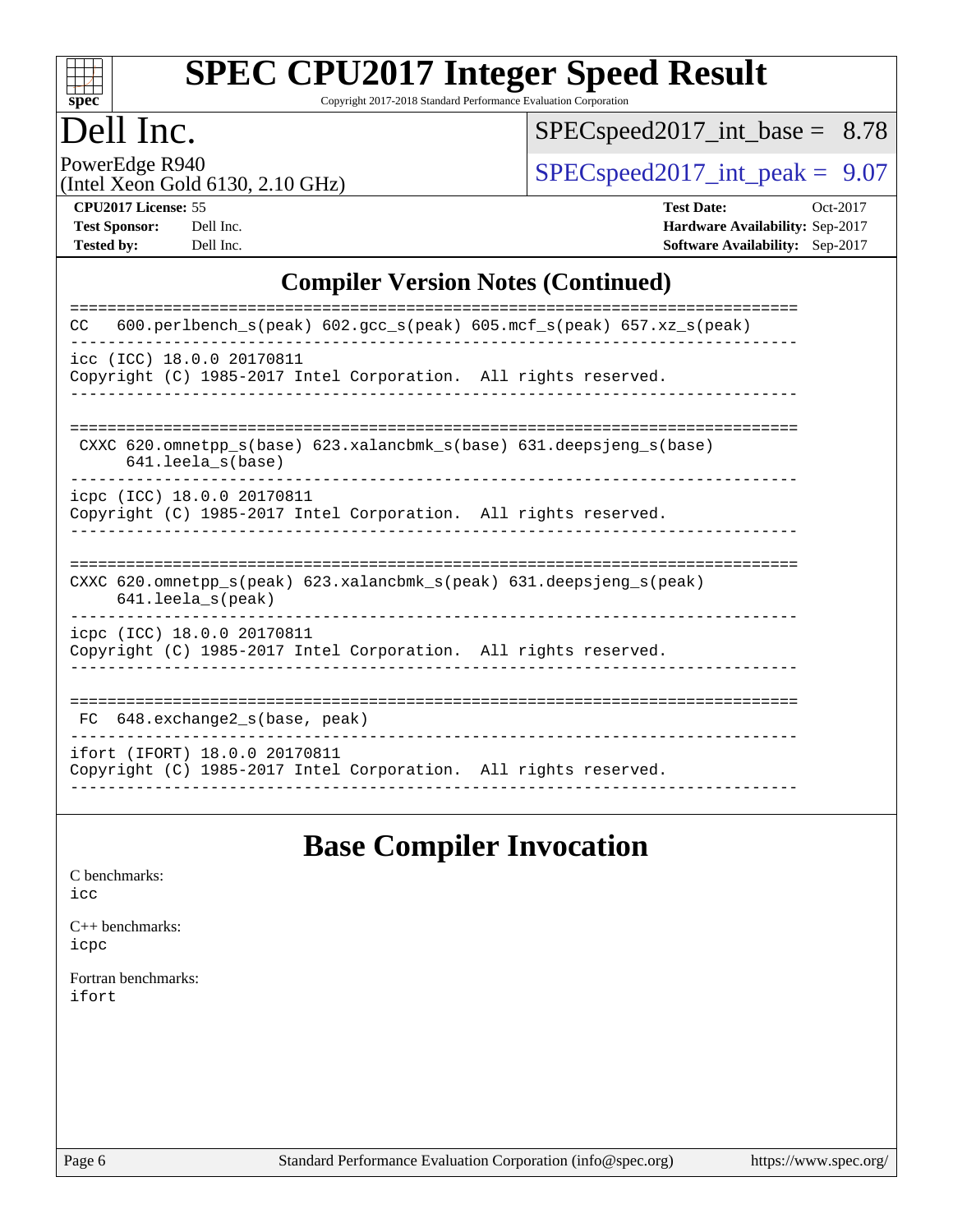

Copyright 2017-2018 Standard Performance Evaluation Corporation

### Dell Inc.

 $SPECspeed2017\_int\_base = 8.78$ 

(Intel Xeon Gold 6130, 2.10 GHz)

PowerEdge R940<br>  $SPEC speed2017$  int\_peak = 9.07

**[CPU2017 License:](http://www.spec.org/auto/cpu2017/Docs/result-fields.html#CPU2017License)** 55 **[Test Date:](http://www.spec.org/auto/cpu2017/Docs/result-fields.html#TestDate)** Oct-2017 **[Test Sponsor:](http://www.spec.org/auto/cpu2017/Docs/result-fields.html#TestSponsor)** Dell Inc. **[Hardware Availability:](http://www.spec.org/auto/cpu2017/Docs/result-fields.html#HardwareAvailability)** Sep-2017 **[Tested by:](http://www.spec.org/auto/cpu2017/Docs/result-fields.html#Testedby)** Dell Inc. **[Software Availability:](http://www.spec.org/auto/cpu2017/Docs/result-fields.html#SoftwareAvailability)** Sep-2017

#### **[Base Portability Flags](http://www.spec.org/auto/cpu2017/Docs/result-fields.html#BasePortabilityFlags)**

 600.perlbench\_s: [-DSPEC\\_LP64](http://www.spec.org/cpu2017/results/res2017q4/cpu2017-20171114-00596.flags.html#b600.perlbench_s_basePORTABILITY_DSPEC_LP64) [-DSPEC\\_LINUX\\_X64](http://www.spec.org/cpu2017/results/res2017q4/cpu2017-20171114-00596.flags.html#b600.perlbench_s_baseCPORTABILITY_DSPEC_LINUX_X64) 602.gcc\_s: [-DSPEC\\_LP64](http://www.spec.org/cpu2017/results/res2017q4/cpu2017-20171114-00596.flags.html#suite_basePORTABILITY602_gcc_s_DSPEC_LP64) 605.mcf\_s: [-DSPEC\\_LP64](http://www.spec.org/cpu2017/results/res2017q4/cpu2017-20171114-00596.flags.html#suite_basePORTABILITY605_mcf_s_DSPEC_LP64) 620.omnetpp\_s: [-DSPEC\\_LP64](http://www.spec.org/cpu2017/results/res2017q4/cpu2017-20171114-00596.flags.html#suite_basePORTABILITY620_omnetpp_s_DSPEC_LP64) 623.xalancbmk\_s: [-DSPEC\\_LP64](http://www.spec.org/cpu2017/results/res2017q4/cpu2017-20171114-00596.flags.html#suite_basePORTABILITY623_xalancbmk_s_DSPEC_LP64) [-DSPEC\\_LINUX](http://www.spec.org/cpu2017/results/res2017q4/cpu2017-20171114-00596.flags.html#b623.xalancbmk_s_baseCXXPORTABILITY_DSPEC_LINUX) 625.x264\_s: [-DSPEC\\_LP64](http://www.spec.org/cpu2017/results/res2017q4/cpu2017-20171114-00596.flags.html#suite_basePORTABILITY625_x264_s_DSPEC_LP64) 631.deepsjeng\_s: [-DSPEC\\_LP64](http://www.spec.org/cpu2017/results/res2017q4/cpu2017-20171114-00596.flags.html#suite_basePORTABILITY631_deepsjeng_s_DSPEC_LP64) 641.leela\_s: [-DSPEC\\_LP64](http://www.spec.org/cpu2017/results/res2017q4/cpu2017-20171114-00596.flags.html#suite_basePORTABILITY641_leela_s_DSPEC_LP64) 648.exchange2\_s: [-DSPEC\\_LP64](http://www.spec.org/cpu2017/results/res2017q4/cpu2017-20171114-00596.flags.html#suite_basePORTABILITY648_exchange2_s_DSPEC_LP64) 657.xz\_s: [-DSPEC\\_LP64](http://www.spec.org/cpu2017/results/res2017q4/cpu2017-20171114-00596.flags.html#suite_basePORTABILITY657_xz_s_DSPEC_LP64)

### **[Base Optimization Flags](http://www.spec.org/auto/cpu2017/Docs/result-fields.html#BaseOptimizationFlags)**

#### [C benchmarks](http://www.spec.org/auto/cpu2017/Docs/result-fields.html#Cbenchmarks):

[-Wl,-z,muldefs](http://www.spec.org/cpu2017/results/res2017q4/cpu2017-20171114-00596.flags.html#user_CCbase_link_force_multiple1_b4cbdb97b34bdee9ceefcfe54f4c8ea74255f0b02a4b23e853cdb0e18eb4525ac79b5a88067c842dd0ee6996c24547a27a4b99331201badda8798ef8a743f577) [-xCORE-AVX512](http://www.spec.org/cpu2017/results/res2017q4/cpu2017-20171114-00596.flags.html#user_CCbase_f-xCORE-AVX512) [-ipo](http://www.spec.org/cpu2017/results/res2017q4/cpu2017-20171114-00596.flags.html#user_CCbase_f-ipo) [-O3](http://www.spec.org/cpu2017/results/res2017q4/cpu2017-20171114-00596.flags.html#user_CCbase_f-O3) [-no-prec-div](http://www.spec.org/cpu2017/results/res2017q4/cpu2017-20171114-00596.flags.html#user_CCbase_f-no-prec-div) [-qopt-mem-layout-trans=3](http://www.spec.org/cpu2017/results/res2017q4/cpu2017-20171114-00596.flags.html#user_CCbase_f-qopt-mem-layout-trans_de80db37974c74b1f0e20d883f0b675c88c3b01e9d123adea9b28688d64333345fb62bc4a798493513fdb68f60282f9a726aa07f478b2f7113531aecce732043) [-qopenmp](http://www.spec.org/cpu2017/results/res2017q4/cpu2017-20171114-00596.flags.html#user_CCbase_qopenmp_16be0c44f24f464004c6784a7acb94aca937f053568ce72f94b139a11c7c168634a55f6653758ddd83bcf7b8463e8028bb0b48b77bcddc6b78d5d95bb1df2967) [-DSPEC\\_OPENMP](http://www.spec.org/cpu2017/results/res2017q4/cpu2017-20171114-00596.flags.html#suite_CCbase_DSPEC_OPENMP) [-L/usr/local/je5.0.1-64/lib](http://www.spec.org/cpu2017/results/res2017q4/cpu2017-20171114-00596.flags.html#user_CCbase_jemalloc_link_path64_4b10a636b7bce113509b17f3bd0d6226c5fb2346b9178c2d0232c14f04ab830f976640479e5c33dc2bcbbdad86ecfb6634cbbd4418746f06f368b512fced5394) [-ljemalloc](http://www.spec.org/cpu2017/results/res2017q4/cpu2017-20171114-00596.flags.html#user_CCbase_jemalloc_link_lib_d1249b907c500fa1c0672f44f562e3d0f79738ae9e3c4a9c376d49f265a04b9c99b167ecedbf6711b3085be911c67ff61f150a17b3472be731631ba4d0471706)

#### [C++ benchmarks:](http://www.spec.org/auto/cpu2017/Docs/result-fields.html#CXXbenchmarks)

[-Wl,-z,muldefs](http://www.spec.org/cpu2017/results/res2017q4/cpu2017-20171114-00596.flags.html#user_CXXbase_link_force_multiple1_b4cbdb97b34bdee9ceefcfe54f4c8ea74255f0b02a4b23e853cdb0e18eb4525ac79b5a88067c842dd0ee6996c24547a27a4b99331201badda8798ef8a743f577) [-xCORE-AVX512](http://www.spec.org/cpu2017/results/res2017q4/cpu2017-20171114-00596.flags.html#user_CXXbase_f-xCORE-AVX512) [-ipo](http://www.spec.org/cpu2017/results/res2017q4/cpu2017-20171114-00596.flags.html#user_CXXbase_f-ipo) [-O3](http://www.spec.org/cpu2017/results/res2017q4/cpu2017-20171114-00596.flags.html#user_CXXbase_f-O3) [-no-prec-div](http://www.spec.org/cpu2017/results/res2017q4/cpu2017-20171114-00596.flags.html#user_CXXbase_f-no-prec-div) [-qopt-mem-layout-trans=3](http://www.spec.org/cpu2017/results/res2017q4/cpu2017-20171114-00596.flags.html#user_CXXbase_f-qopt-mem-layout-trans_de80db37974c74b1f0e20d883f0b675c88c3b01e9d123adea9b28688d64333345fb62bc4a798493513fdb68f60282f9a726aa07f478b2f7113531aecce732043) [-L/usr/local/je5.0.1-64/lib](http://www.spec.org/cpu2017/results/res2017q4/cpu2017-20171114-00596.flags.html#user_CXXbase_jemalloc_link_path64_4b10a636b7bce113509b17f3bd0d6226c5fb2346b9178c2d0232c14f04ab830f976640479e5c33dc2bcbbdad86ecfb6634cbbd4418746f06f368b512fced5394) [-ljemalloc](http://www.spec.org/cpu2017/results/res2017q4/cpu2017-20171114-00596.flags.html#user_CXXbase_jemalloc_link_lib_d1249b907c500fa1c0672f44f562e3d0f79738ae9e3c4a9c376d49f265a04b9c99b167ecedbf6711b3085be911c67ff61f150a17b3472be731631ba4d0471706)

#### [Fortran benchmarks](http://www.spec.org/auto/cpu2017/Docs/result-fields.html#Fortranbenchmarks):

[-Wl,-z,muldefs](http://www.spec.org/cpu2017/results/res2017q4/cpu2017-20171114-00596.flags.html#user_FCbase_link_force_multiple1_b4cbdb97b34bdee9ceefcfe54f4c8ea74255f0b02a4b23e853cdb0e18eb4525ac79b5a88067c842dd0ee6996c24547a27a4b99331201badda8798ef8a743f577) [-xCORE-AVX512](http://www.spec.org/cpu2017/results/res2017q4/cpu2017-20171114-00596.flags.html#user_FCbase_f-xCORE-AVX512) [-ipo](http://www.spec.org/cpu2017/results/res2017q4/cpu2017-20171114-00596.flags.html#user_FCbase_f-ipo) [-O3](http://www.spec.org/cpu2017/results/res2017q4/cpu2017-20171114-00596.flags.html#user_FCbase_f-O3) [-no-prec-div](http://www.spec.org/cpu2017/results/res2017q4/cpu2017-20171114-00596.flags.html#user_FCbase_f-no-prec-div) [-qopt-mem-layout-trans=3](http://www.spec.org/cpu2017/results/res2017q4/cpu2017-20171114-00596.flags.html#user_FCbase_f-qopt-mem-layout-trans_de80db37974c74b1f0e20d883f0b675c88c3b01e9d123adea9b28688d64333345fb62bc4a798493513fdb68f60282f9a726aa07f478b2f7113531aecce732043) [-nostandard-realloc-lhs](http://www.spec.org/cpu2017/results/res2017q4/cpu2017-20171114-00596.flags.html#user_FCbase_f_2003_std_realloc_82b4557e90729c0f113870c07e44d33d6f5a304b4f63d4c15d2d0f1fab99f5daaed73bdb9275d9ae411527f28b936061aa8b9c8f2d63842963b95c9dd6426b8a) [-align array32byte](http://www.spec.org/cpu2017/results/res2017q4/cpu2017-20171114-00596.flags.html#user_FCbase_align_array32byte_b982fe038af199962ba9a80c053b8342c548c85b40b8e86eb3cc33dee0d7986a4af373ac2d51c3f7cf710a18d62fdce2948f201cd044323541f22fc0fffc51b6) [-L/usr/local/je5.0.1-64/lib](http://www.spec.org/cpu2017/results/res2017q4/cpu2017-20171114-00596.flags.html#user_FCbase_jemalloc_link_path64_4b10a636b7bce113509b17f3bd0d6226c5fb2346b9178c2d0232c14f04ab830f976640479e5c33dc2bcbbdad86ecfb6634cbbd4418746f06f368b512fced5394) [-ljemalloc](http://www.spec.org/cpu2017/results/res2017q4/cpu2017-20171114-00596.flags.html#user_FCbase_jemalloc_link_lib_d1249b907c500fa1c0672f44f562e3d0f79738ae9e3c4a9c376d49f265a04b9c99b167ecedbf6711b3085be911c67ff61f150a17b3472be731631ba4d0471706)

#### **[Base Other Flags](http://www.spec.org/auto/cpu2017/Docs/result-fields.html#BaseOtherFlags)**

[C benchmarks](http://www.spec.org/auto/cpu2017/Docs/result-fields.html#Cbenchmarks):  $-m64 - std= c11$  $-m64 - std= c11$ 

[C++ benchmarks:](http://www.spec.org/auto/cpu2017/Docs/result-fields.html#CXXbenchmarks) [-m64](http://www.spec.org/cpu2017/results/res2017q4/cpu2017-20171114-00596.flags.html#user_CXXbase_intel_intel64_18.0_af43caccfc8ded86e7699f2159af6efc7655f51387b94da716254467f3c01020a5059329e2569e4053f409e7c9202a7efc638f7a6d1ffb3f52dea4a3e31d82ab)

[Fortran benchmarks](http://www.spec.org/auto/cpu2017/Docs/result-fields.html#Fortranbenchmarks): [-m64](http://www.spec.org/cpu2017/results/res2017q4/cpu2017-20171114-00596.flags.html#user_FCbase_intel_intel64_18.0_af43caccfc8ded86e7699f2159af6efc7655f51387b94da716254467f3c01020a5059329e2569e4053f409e7c9202a7efc638f7a6d1ffb3f52dea4a3e31d82ab)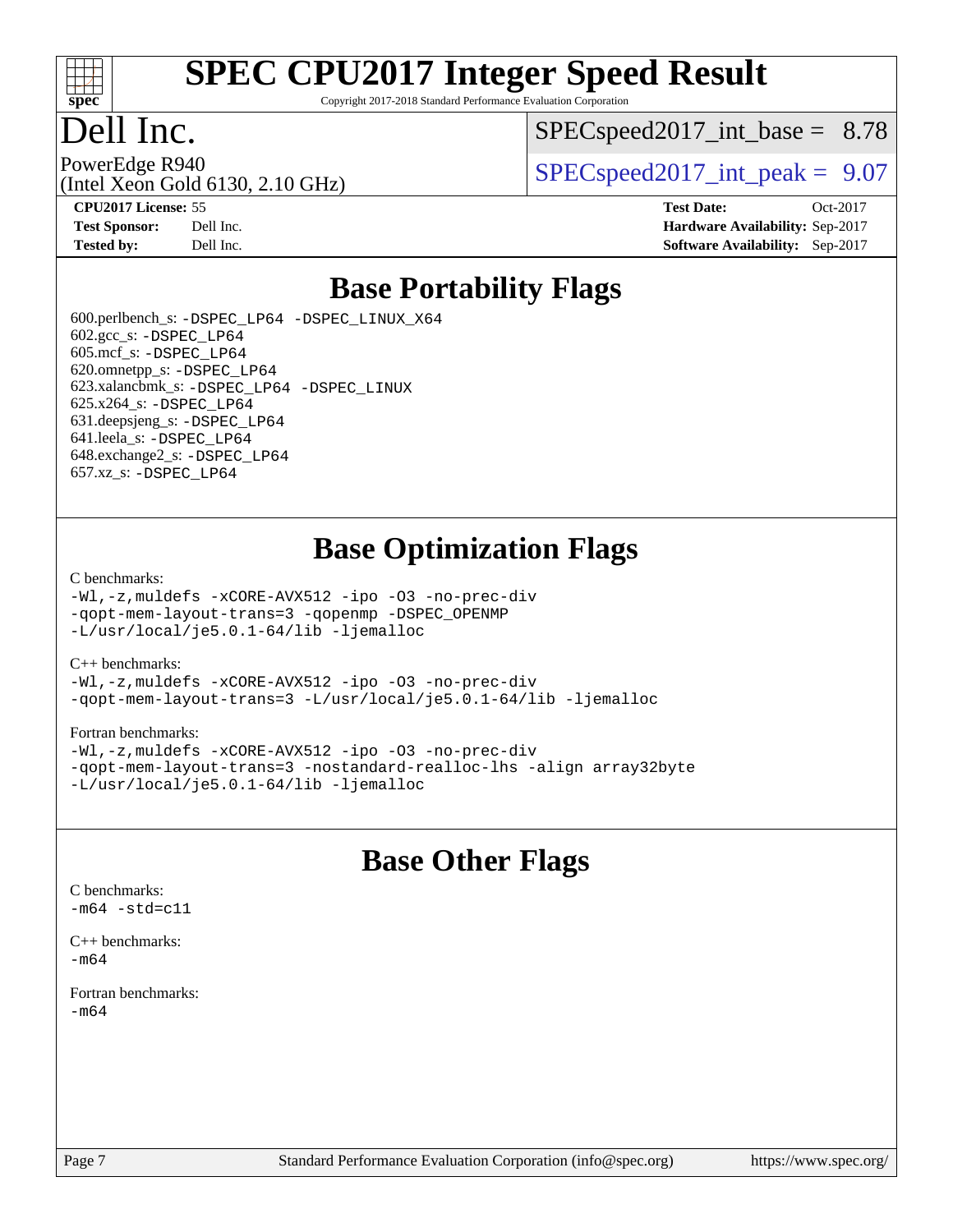

Copyright 2017-2018 Standard Performance Evaluation Corporation

# Dell Inc.

 $SPECspeed2017\_int\_base = 8.78$ 

# (Intel Xeon Gold 6130, 2.10 GHz)

PowerEdge R940<br>  $SPEC speed2017$  int\_peak = 9.07

**[CPU2017 License:](http://www.spec.org/auto/cpu2017/Docs/result-fields.html#CPU2017License)** 55 **[Test Date:](http://www.spec.org/auto/cpu2017/Docs/result-fields.html#TestDate)** Oct-2017 **[Test Sponsor:](http://www.spec.org/auto/cpu2017/Docs/result-fields.html#TestSponsor)** Dell Inc. **[Hardware Availability:](http://www.spec.org/auto/cpu2017/Docs/result-fields.html#HardwareAvailability)** Sep-2017 **[Tested by:](http://www.spec.org/auto/cpu2017/Docs/result-fields.html#Testedby)** Dell Inc. **[Software Availability:](http://www.spec.org/auto/cpu2017/Docs/result-fields.html#SoftwareAvailability)** Sep-2017

#### **[Peak Compiler Invocation](http://www.spec.org/auto/cpu2017/Docs/result-fields.html#PeakCompilerInvocation)**

[C benchmarks](http://www.spec.org/auto/cpu2017/Docs/result-fields.html#Cbenchmarks):

[icc](http://www.spec.org/cpu2017/results/res2017q4/cpu2017-20171114-00596.flags.html#user_CCpeak_intel_icc_18.0_66fc1ee009f7361af1fbd72ca7dcefbb700085f36577c54f309893dd4ec40d12360134090235512931783d35fd58c0460139e722d5067c5574d8eaf2b3e37e92)

[C++ benchmarks:](http://www.spec.org/auto/cpu2017/Docs/result-fields.html#CXXbenchmarks) [icpc](http://www.spec.org/cpu2017/results/res2017q4/cpu2017-20171114-00596.flags.html#user_CXXpeak_intel_icpc_18.0_c510b6838c7f56d33e37e94d029a35b4a7bccf4766a728ee175e80a419847e808290a9b78be685c44ab727ea267ec2f070ec5dc83b407c0218cded6866a35d07)

[Fortran benchmarks](http://www.spec.org/auto/cpu2017/Docs/result-fields.html#Fortranbenchmarks): [ifort](http://www.spec.org/cpu2017/results/res2017q4/cpu2017-20171114-00596.flags.html#user_FCpeak_intel_ifort_18.0_8111460550e3ca792625aed983ce982f94888b8b503583aa7ba2b8303487b4d8a21a13e7191a45c5fd58ff318f48f9492884d4413fa793fd88dd292cad7027ca)

#### **[Peak Portability Flags](http://www.spec.org/auto/cpu2017/Docs/result-fields.html#PeakPortabilityFlags)**

 600.perlbench\_s: [-DSPEC\\_LP64](http://www.spec.org/cpu2017/results/res2017q4/cpu2017-20171114-00596.flags.html#b600.perlbench_s_peakPORTABILITY_DSPEC_LP64) [-DSPEC\\_LINUX\\_X64](http://www.spec.org/cpu2017/results/res2017q4/cpu2017-20171114-00596.flags.html#b600.perlbench_s_peakCPORTABILITY_DSPEC_LINUX_X64) 602.gcc\_s: [-DSPEC\\_LP64](http://www.spec.org/cpu2017/results/res2017q4/cpu2017-20171114-00596.flags.html#suite_peakPORTABILITY602_gcc_s_DSPEC_LP64) 605.mcf\_s: [-DSPEC\\_LP64](http://www.spec.org/cpu2017/results/res2017q4/cpu2017-20171114-00596.flags.html#suite_peakPORTABILITY605_mcf_s_DSPEC_LP64) 620.omnetpp\_s: [-DSPEC\\_LP64](http://www.spec.org/cpu2017/results/res2017q4/cpu2017-20171114-00596.flags.html#suite_peakPORTABILITY620_omnetpp_s_DSPEC_LP64) 623.xalancbmk\_s: [-D\\_FILE\\_OFFSET\\_BITS=64](http://www.spec.org/cpu2017/results/res2017q4/cpu2017-20171114-00596.flags.html#user_peakPORTABILITY623_xalancbmk_s_file_offset_bits_64_5ae949a99b284ddf4e95728d47cb0843d81b2eb0e18bdfe74bbf0f61d0b064f4bda2f10ea5eb90e1dcab0e84dbc592acfc5018bc955c18609f94ddb8d550002c) [-DSPEC\\_LINUX](http://www.spec.org/cpu2017/results/res2017q4/cpu2017-20171114-00596.flags.html#b623.xalancbmk_s_peakCXXPORTABILITY_DSPEC_LINUX) 625.x264\_s: [-DSPEC\\_LP64](http://www.spec.org/cpu2017/results/res2017q4/cpu2017-20171114-00596.flags.html#suite_peakPORTABILITY625_x264_s_DSPEC_LP64) 631.deepsjeng\_s: [-DSPEC\\_LP64](http://www.spec.org/cpu2017/results/res2017q4/cpu2017-20171114-00596.flags.html#suite_peakPORTABILITY631_deepsjeng_s_DSPEC_LP64) 641.leela\_s: [-DSPEC\\_LP64](http://www.spec.org/cpu2017/results/res2017q4/cpu2017-20171114-00596.flags.html#suite_peakPORTABILITY641_leela_s_DSPEC_LP64) 648.exchange2\_s: [-DSPEC\\_LP64](http://www.spec.org/cpu2017/results/res2017q4/cpu2017-20171114-00596.flags.html#suite_peakPORTABILITY648_exchange2_s_DSPEC_LP64) 657.xz\_s: [-DSPEC\\_LP64](http://www.spec.org/cpu2017/results/res2017q4/cpu2017-20171114-00596.flags.html#suite_peakPORTABILITY657_xz_s_DSPEC_LP64)

# **[Peak Optimization Flags](http://www.spec.org/auto/cpu2017/Docs/result-fields.html#PeakOptimizationFlags)**

[C benchmarks](http://www.spec.org/auto/cpu2017/Docs/result-fields.html#Cbenchmarks):

600.perlbench\_s:  $-W1$ , -z, muldefs [-prof-gen](http://www.spec.org/cpu2017/results/res2017q4/cpu2017-20171114-00596.flags.html#user_peakPASS1_CFLAGSPASS1_LDFLAGS600_perlbench_s_prof_gen_5aa4926d6013ddb2a31985c654b3eb18169fc0c6952a63635c234f711e6e63dd76e94ad52365559451ec499a2cdb89e4dc58ba4c67ef54ca681ffbe1461d6b36)(pass 1) [-prof-use](http://www.spec.org/cpu2017/results/res2017q4/cpu2017-20171114-00596.flags.html#user_peakPASS2_CFLAGSPASS2_LDFLAGS600_perlbench_s_prof_use_1a21ceae95f36a2b53c25747139a6c16ca95bd9def2a207b4f0849963b97e94f5260e30a0c64f4bb623698870e679ca08317ef8150905d41bd88c6f78df73f19)(pass 2) -02 [-xCORE-AVX512](http://www.spec.org/cpu2017/results/res2017q4/cpu2017-20171114-00596.flags.html#user_peakPASS2_COPTIMIZE600_perlbench_s_f-xCORE-AVX512) [-qopt-mem-layout-trans=3](http://www.spec.org/cpu2017/results/res2017q4/cpu2017-20171114-00596.flags.html#user_peakPASS1_COPTIMIZEPASS2_COPTIMIZE600_perlbench_s_f-qopt-mem-layout-trans_de80db37974c74b1f0e20d883f0b675c88c3b01e9d123adea9b28688d64333345fb62bc4a798493513fdb68f60282f9a726aa07f478b2f7113531aecce732043) [-ipo](http://www.spec.org/cpu2017/results/res2017q4/cpu2017-20171114-00596.flags.html#user_peakPASS2_COPTIMIZE600_perlbench_s_f-ipo) [-O3](http://www.spec.org/cpu2017/results/res2017q4/cpu2017-20171114-00596.flags.html#user_peakPASS2_COPTIMIZE600_perlbench_s_f-O3) [-no-prec-div](http://www.spec.org/cpu2017/results/res2017q4/cpu2017-20171114-00596.flags.html#user_peakPASS2_COPTIMIZE600_perlbench_s_f-no-prec-div) [-DSPEC\\_SUPPRESS\\_OPENMP](http://www.spec.org/cpu2017/results/res2017q4/cpu2017-20171114-00596.flags.html#suite_peakPASS1_COPTIMIZE600_perlbench_s_DSPEC_SUPPRESS_OPENMP) [-qopenmp](http://www.spec.org/cpu2017/results/res2017q4/cpu2017-20171114-00596.flags.html#user_peakPASS2_COPTIMIZE600_perlbench_s_qopenmp_16be0c44f24f464004c6784a7acb94aca937f053568ce72f94b139a11c7c168634a55f6653758ddd83bcf7b8463e8028bb0b48b77bcddc6b78d5d95bb1df2967) [-DSPEC\\_OPENMP](http://www.spec.org/cpu2017/results/res2017q4/cpu2017-20171114-00596.flags.html#suite_peakPASS2_COPTIMIZE600_perlbench_s_DSPEC_OPENMP) [-fno-strict-overflow](http://www.spec.org/cpu2017/results/res2017q4/cpu2017-20171114-00596.flags.html#user_peakEXTRA_OPTIMIZE600_perlbench_s_f-fno-strict-overflow) [-L/usr/local/je5.0.1-64/lib](http://www.spec.org/cpu2017/results/res2017q4/cpu2017-20171114-00596.flags.html#user_peakEXTRA_LIBS600_perlbench_s_jemalloc_link_path64_4b10a636b7bce113509b17f3bd0d6226c5fb2346b9178c2d0232c14f04ab830f976640479e5c33dc2bcbbdad86ecfb6634cbbd4418746f06f368b512fced5394) [-ljemalloc](http://www.spec.org/cpu2017/results/res2017q4/cpu2017-20171114-00596.flags.html#user_peakEXTRA_LIBS600_perlbench_s_jemalloc_link_lib_d1249b907c500fa1c0672f44f562e3d0f79738ae9e3c4a9c376d49f265a04b9c99b167ecedbf6711b3085be911c67ff61f150a17b3472be731631ba4d0471706)

 602.gcc\_s: [-Wl,-z,muldefs](http://www.spec.org/cpu2017/results/res2017q4/cpu2017-20171114-00596.flags.html#user_peakEXTRA_LDFLAGS602_gcc_s_link_force_multiple1_b4cbdb97b34bdee9ceefcfe54f4c8ea74255f0b02a4b23e853cdb0e18eb4525ac79b5a88067c842dd0ee6996c24547a27a4b99331201badda8798ef8a743f577) [-prof-gen](http://www.spec.org/cpu2017/results/res2017q4/cpu2017-20171114-00596.flags.html#user_peakPASS1_CFLAGSPASS1_LDFLAGS602_gcc_s_prof_gen_5aa4926d6013ddb2a31985c654b3eb18169fc0c6952a63635c234f711e6e63dd76e94ad52365559451ec499a2cdb89e4dc58ba4c67ef54ca681ffbe1461d6b36)(pass 1) [-prof-use](http://www.spec.org/cpu2017/results/res2017q4/cpu2017-20171114-00596.flags.html#user_peakPASS2_CFLAGSPASS2_LDFLAGS602_gcc_s_prof_use_1a21ceae95f36a2b53c25747139a6c16ca95bd9def2a207b4f0849963b97e94f5260e30a0c64f4bb623698870e679ca08317ef8150905d41bd88c6f78df73f19)(pass 2) [-O2](http://www.spec.org/cpu2017/results/res2017q4/cpu2017-20171114-00596.flags.html#user_peakPASS1_COPTIMIZE602_gcc_s_f-O2) [-xCORE-AVX512](http://www.spec.org/cpu2017/results/res2017q4/cpu2017-20171114-00596.flags.html#user_peakPASS2_COPTIMIZE602_gcc_s_f-xCORE-AVX512) [-qopt-mem-layout-trans=3](http://www.spec.org/cpu2017/results/res2017q4/cpu2017-20171114-00596.flags.html#user_peakPASS1_COPTIMIZEPASS2_COPTIMIZE602_gcc_s_f-qopt-mem-layout-trans_de80db37974c74b1f0e20d883f0b675c88c3b01e9d123adea9b28688d64333345fb62bc4a798493513fdb68f60282f9a726aa07f478b2f7113531aecce732043) [-ipo](http://www.spec.org/cpu2017/results/res2017q4/cpu2017-20171114-00596.flags.html#user_peakPASS2_COPTIMIZE602_gcc_s_f-ipo) [-O3](http://www.spec.org/cpu2017/results/res2017q4/cpu2017-20171114-00596.flags.html#user_peakPASS2_COPTIMIZE602_gcc_s_f-O3) [-no-prec-div](http://www.spec.org/cpu2017/results/res2017q4/cpu2017-20171114-00596.flags.html#user_peakPASS2_COPTIMIZE602_gcc_s_f-no-prec-div) [-DSPEC\\_SUPPRESS\\_OPENMP](http://www.spec.org/cpu2017/results/res2017q4/cpu2017-20171114-00596.flags.html#suite_peakPASS1_COPTIMIZE602_gcc_s_DSPEC_SUPPRESS_OPENMP) [-qopenmp](http://www.spec.org/cpu2017/results/res2017q4/cpu2017-20171114-00596.flags.html#user_peakPASS2_COPTIMIZE602_gcc_s_qopenmp_16be0c44f24f464004c6784a7acb94aca937f053568ce72f94b139a11c7c168634a55f6653758ddd83bcf7b8463e8028bb0b48b77bcddc6b78d5d95bb1df2967) [-DSPEC\\_OPENMP](http://www.spec.org/cpu2017/results/res2017q4/cpu2017-20171114-00596.flags.html#suite_peakPASS2_COPTIMIZE602_gcc_s_DSPEC_OPENMP) [-L/usr/local/je5.0.1-64/lib](http://www.spec.org/cpu2017/results/res2017q4/cpu2017-20171114-00596.flags.html#user_peakEXTRA_LIBS602_gcc_s_jemalloc_link_path64_4b10a636b7bce113509b17f3bd0d6226c5fb2346b9178c2d0232c14f04ab830f976640479e5c33dc2bcbbdad86ecfb6634cbbd4418746f06f368b512fced5394) [-ljemalloc](http://www.spec.org/cpu2017/results/res2017q4/cpu2017-20171114-00596.flags.html#user_peakEXTRA_LIBS602_gcc_s_jemalloc_link_lib_d1249b907c500fa1c0672f44f562e3d0f79738ae9e3c4a9c376d49f265a04b9c99b167ecedbf6711b3085be911c67ff61f150a17b3472be731631ba4d0471706)

| 605.mcf s: $-Wl$ , $-z$ , muldefs $-prof-qen(pass 1)$ $-prof-use(pass 2) -ipo$ |
|--------------------------------------------------------------------------------|
| -xCORE-AVX512 -03 -no-prec-div -gopt-mem-layout-trans=3                        |
| -DSPEC SUPPRESS OPENMP - gopenmp - DSPEC OPENMP                                |
| $-L/usr/local/ie5.0.1-64/lib -liemalloc$                                       |

**(Continued on next page)**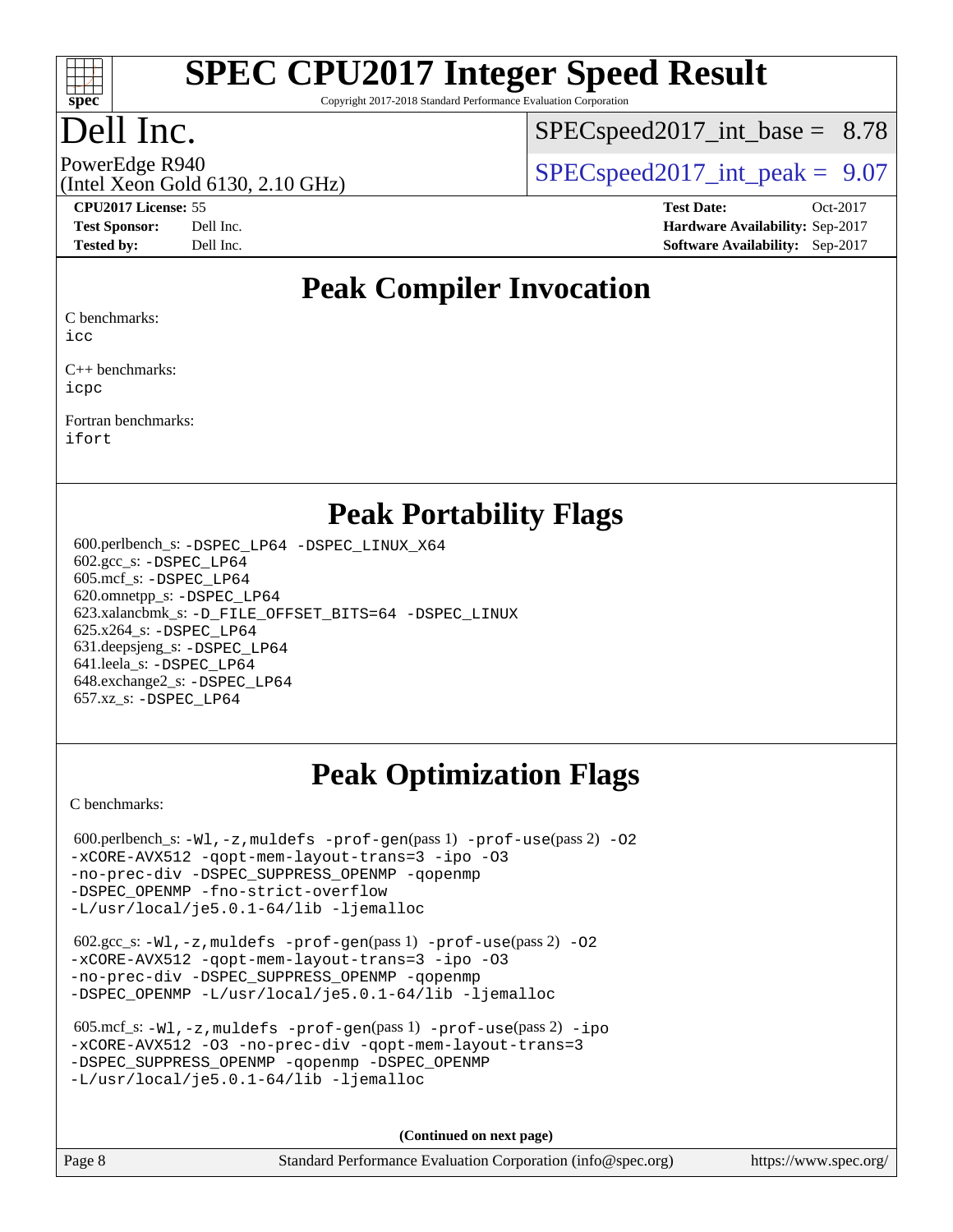

Copyright 2017-2018 Standard Performance Evaluation Corporation

## Dell Inc.

 $SPECspeed2017\_int\_base = 8.78$ 

(Intel Xeon Gold 6130, 2.10 GHz)

PowerEdge R940<br>  $SPEC speed2017$  int peak = 9.07

**[CPU2017 License:](http://www.spec.org/auto/cpu2017/Docs/result-fields.html#CPU2017License)** 55 **[Test Date:](http://www.spec.org/auto/cpu2017/Docs/result-fields.html#TestDate)** Oct-2017 **[Test Sponsor:](http://www.spec.org/auto/cpu2017/Docs/result-fields.html#TestSponsor)** Dell Inc. **[Hardware Availability:](http://www.spec.org/auto/cpu2017/Docs/result-fields.html#HardwareAvailability)** Sep-2017 **[Tested by:](http://www.spec.org/auto/cpu2017/Docs/result-fields.html#Testedby)** Dell Inc. **[Software Availability:](http://www.spec.org/auto/cpu2017/Docs/result-fields.html#SoftwareAvailability)** Sep-2017

## **[Peak Optimization Flags \(Continued\)](http://www.spec.org/auto/cpu2017/Docs/result-fields.html#PeakOptimizationFlags)**

 625.x264\_s: [-Wl,-z,muldefs](http://www.spec.org/cpu2017/results/res2017q4/cpu2017-20171114-00596.flags.html#user_peakEXTRA_LDFLAGS625_x264_s_link_force_multiple1_b4cbdb97b34bdee9ceefcfe54f4c8ea74255f0b02a4b23e853cdb0e18eb4525ac79b5a88067c842dd0ee6996c24547a27a4b99331201badda8798ef8a743f577) [-xCORE-AVX512](http://www.spec.org/cpu2017/results/res2017q4/cpu2017-20171114-00596.flags.html#user_peakCOPTIMIZE625_x264_s_f-xCORE-AVX512) [-ipo](http://www.spec.org/cpu2017/results/res2017q4/cpu2017-20171114-00596.flags.html#user_peakCOPTIMIZE625_x264_s_f-ipo) [-O3](http://www.spec.org/cpu2017/results/res2017q4/cpu2017-20171114-00596.flags.html#user_peakCOPTIMIZE625_x264_s_f-O3) [-no-prec-div](http://www.spec.org/cpu2017/results/res2017q4/cpu2017-20171114-00596.flags.html#user_peakCOPTIMIZE625_x264_s_f-no-prec-div) [-qopt-mem-layout-trans=3](http://www.spec.org/cpu2017/results/res2017q4/cpu2017-20171114-00596.flags.html#user_peakCOPTIMIZE625_x264_s_f-qopt-mem-layout-trans_de80db37974c74b1f0e20d883f0b675c88c3b01e9d123adea9b28688d64333345fb62bc4a798493513fdb68f60282f9a726aa07f478b2f7113531aecce732043) [-qopenmp](http://www.spec.org/cpu2017/results/res2017q4/cpu2017-20171114-00596.flags.html#user_peakCOPTIMIZE625_x264_s_qopenmp_16be0c44f24f464004c6784a7acb94aca937f053568ce72f94b139a11c7c168634a55f6653758ddd83bcf7b8463e8028bb0b48b77bcddc6b78d5d95bb1df2967) [-DSPEC\\_OPENMP](http://www.spec.org/cpu2017/results/res2017q4/cpu2017-20171114-00596.flags.html#suite_peakCOPTIMIZE625_x264_s_DSPEC_OPENMP) [-L/usr/local/je5.0.1-64/lib](http://www.spec.org/cpu2017/results/res2017q4/cpu2017-20171114-00596.flags.html#user_peakEXTRA_LIBS625_x264_s_jemalloc_link_path64_4b10a636b7bce113509b17f3bd0d6226c5fb2346b9178c2d0232c14f04ab830f976640479e5c33dc2bcbbdad86ecfb6634cbbd4418746f06f368b512fced5394) [-ljemalloc](http://www.spec.org/cpu2017/results/res2017q4/cpu2017-20171114-00596.flags.html#user_peakEXTRA_LIBS625_x264_s_jemalloc_link_lib_d1249b907c500fa1c0672f44f562e3d0f79738ae9e3c4a9c376d49f265a04b9c99b167ecedbf6711b3085be911c67ff61f150a17b3472be731631ba4d0471706)

657.xz\_s: Same as 602.gcc\_s

[C++ benchmarks:](http://www.spec.org/auto/cpu2017/Docs/result-fields.html#CXXbenchmarks)

620.omnetpp\_s: $-W1$ ,-z,muldefs -prof-qen(pass 1) [-prof-use](http://www.spec.org/cpu2017/results/res2017q4/cpu2017-20171114-00596.flags.html#user_peakPASS2_CXXFLAGSPASS2_LDFLAGS620_omnetpp_s_prof_use_1a21ceae95f36a2b53c25747139a6c16ca95bd9def2a207b4f0849963b97e94f5260e30a0c64f4bb623698870e679ca08317ef8150905d41bd88c6f78df73f19)(pass 2) [-ipo](http://www.spec.org/cpu2017/results/res2017q4/cpu2017-20171114-00596.flags.html#user_peakPASS1_CXXOPTIMIZEPASS2_CXXOPTIMIZE620_omnetpp_s_f-ipo) [-xCORE-AVX512](http://www.spec.org/cpu2017/results/res2017q4/cpu2017-20171114-00596.flags.html#user_peakPASS2_CXXOPTIMIZE620_omnetpp_s_f-xCORE-AVX512) [-O3](http://www.spec.org/cpu2017/results/res2017q4/cpu2017-20171114-00596.flags.html#user_peakPASS1_CXXOPTIMIZEPASS2_CXXOPTIMIZE620_omnetpp_s_f-O3) [-no-prec-div](http://www.spec.org/cpu2017/results/res2017q4/cpu2017-20171114-00596.flags.html#user_peakPASS1_CXXOPTIMIZEPASS2_CXXOPTIMIZE620_omnetpp_s_f-no-prec-div) [-qopt-mem-layout-trans=3](http://www.spec.org/cpu2017/results/res2017q4/cpu2017-20171114-00596.flags.html#user_peakPASS1_CXXOPTIMIZEPASS2_CXXOPTIMIZE620_omnetpp_s_f-qopt-mem-layout-trans_de80db37974c74b1f0e20d883f0b675c88c3b01e9d123adea9b28688d64333345fb62bc4a798493513fdb68f60282f9a726aa07f478b2f7113531aecce732043) [-DSPEC\\_SUPPRESS\\_OPENMP](http://www.spec.org/cpu2017/results/res2017q4/cpu2017-20171114-00596.flags.html#suite_peakPASS1_CXXOPTIMIZE620_omnetpp_s_DSPEC_SUPPRESS_OPENMP) [-qopenmp](http://www.spec.org/cpu2017/results/res2017q4/cpu2017-20171114-00596.flags.html#user_peakPASS2_CXXOPTIMIZE620_omnetpp_s_qopenmp_16be0c44f24f464004c6784a7acb94aca937f053568ce72f94b139a11c7c168634a55f6653758ddd83bcf7b8463e8028bb0b48b77bcddc6b78d5d95bb1df2967) [-DSPEC\\_OPENMP](http://www.spec.org/cpu2017/results/res2017q4/cpu2017-20171114-00596.flags.html#suite_peakPASS2_CXXOPTIMIZE620_omnetpp_s_DSPEC_OPENMP) [-L/usr/local/je5.0.1-64/lib](http://www.spec.org/cpu2017/results/res2017q4/cpu2017-20171114-00596.flags.html#user_peakEXTRA_LIBS620_omnetpp_s_jemalloc_link_path64_4b10a636b7bce113509b17f3bd0d6226c5fb2346b9178c2d0232c14f04ab830f976640479e5c33dc2bcbbdad86ecfb6634cbbd4418746f06f368b512fced5394) [-ljemalloc](http://www.spec.org/cpu2017/results/res2017q4/cpu2017-20171114-00596.flags.html#user_peakEXTRA_LIBS620_omnetpp_s_jemalloc_link_lib_d1249b907c500fa1c0672f44f562e3d0f79738ae9e3c4a9c376d49f265a04b9c99b167ecedbf6711b3085be911c67ff61f150a17b3472be731631ba4d0471706)

 623.xalancbmk\_s: [-L/opt/intel/compilers\\_and\\_libraries\\_2018/linux/lib/ia32](http://www.spec.org/cpu2017/results/res2017q4/cpu2017-20171114-00596.flags.html#user_peakCXXLD623_xalancbmk_s_Enable-32bit-runtime_af243bdb1d79e4c7a4f720bf8275e627de2ecd461de63307bc14cef0633fde3cd7bb2facb32dcc8be9566045fb55d40ce2b72b725f73827aa7833441b71b9343) [-Wl,-z,muldefs](http://www.spec.org/cpu2017/results/res2017q4/cpu2017-20171114-00596.flags.html#user_peakEXTRA_LDFLAGS623_xalancbmk_s_link_force_multiple1_b4cbdb97b34bdee9ceefcfe54f4c8ea74255f0b02a4b23e853cdb0e18eb4525ac79b5a88067c842dd0ee6996c24547a27a4b99331201badda8798ef8a743f577) [-prof-gen](http://www.spec.org/cpu2017/results/res2017q4/cpu2017-20171114-00596.flags.html#user_peakPASS1_CXXFLAGSPASS1_LDFLAGS623_xalancbmk_s_prof_gen_5aa4926d6013ddb2a31985c654b3eb18169fc0c6952a63635c234f711e6e63dd76e94ad52365559451ec499a2cdb89e4dc58ba4c67ef54ca681ffbe1461d6b36)(pass 1) [-prof-use](http://www.spec.org/cpu2017/results/res2017q4/cpu2017-20171114-00596.flags.html#user_peakPASS2_CXXFLAGSPASS2_LDFLAGS623_xalancbmk_s_prof_use_1a21ceae95f36a2b53c25747139a6c16ca95bd9def2a207b4f0849963b97e94f5260e30a0c64f4bb623698870e679ca08317ef8150905d41bd88c6f78df73f19)(pass 2) [-ipo](http://www.spec.org/cpu2017/results/res2017q4/cpu2017-20171114-00596.flags.html#user_peakPASS1_CXXOPTIMIZEPASS2_CXXOPTIMIZE623_xalancbmk_s_f-ipo) [-xCORE-AVX512](http://www.spec.org/cpu2017/results/res2017q4/cpu2017-20171114-00596.flags.html#user_peakPASS2_CXXOPTIMIZE623_xalancbmk_s_f-xCORE-AVX512) [-O3](http://www.spec.org/cpu2017/results/res2017q4/cpu2017-20171114-00596.flags.html#user_peakPASS1_CXXOPTIMIZEPASS2_CXXOPTIMIZE623_xalancbmk_s_f-O3) [-no-prec-div](http://www.spec.org/cpu2017/results/res2017q4/cpu2017-20171114-00596.flags.html#user_peakPASS1_CXXOPTIMIZEPASS2_CXXOPTIMIZE623_xalancbmk_s_f-no-prec-div) [-qopt-mem-layout-trans=3](http://www.spec.org/cpu2017/results/res2017q4/cpu2017-20171114-00596.flags.html#user_peakPASS1_CXXOPTIMIZEPASS2_CXXOPTIMIZE623_xalancbmk_s_f-qopt-mem-layout-trans_de80db37974c74b1f0e20d883f0b675c88c3b01e9d123adea9b28688d64333345fb62bc4a798493513fdb68f60282f9a726aa07f478b2f7113531aecce732043) [-DSPEC\\_SUPPRESS\\_OPENMP](http://www.spec.org/cpu2017/results/res2017q4/cpu2017-20171114-00596.flags.html#suite_peakPASS1_CXXOPTIMIZE623_xalancbmk_s_DSPEC_SUPPRESS_OPENMP) [-qopenmp](http://www.spec.org/cpu2017/results/res2017q4/cpu2017-20171114-00596.flags.html#user_peakPASS2_CXXOPTIMIZE623_xalancbmk_s_qopenmp_16be0c44f24f464004c6784a7acb94aca937f053568ce72f94b139a11c7c168634a55f6653758ddd83bcf7b8463e8028bb0b48b77bcddc6b78d5d95bb1df2967) [-DSPEC\\_OPENMP](http://www.spec.org/cpu2017/results/res2017q4/cpu2017-20171114-00596.flags.html#suite_peakPASS2_CXXOPTIMIZE623_xalancbmk_s_DSPEC_OPENMP) [-L/usr/local/je5.0.1-32/lib](http://www.spec.org/cpu2017/results/res2017q4/cpu2017-20171114-00596.flags.html#user_peakEXTRA_LIBS623_xalancbmk_s_jemalloc_link_path32_e29f22e8e6c17053bbc6a0971f5a9c01a601a06bb1a59df2084b77a2fe0a2995b64fd4256feaeea39eeba3aae142e96e2b2b0a28974019c0c0c88139a84f900a) [-ljemalloc](http://www.spec.org/cpu2017/results/res2017q4/cpu2017-20171114-00596.flags.html#user_peakEXTRA_LIBS623_xalancbmk_s_jemalloc_link_lib_d1249b907c500fa1c0672f44f562e3d0f79738ae9e3c4a9c376d49f265a04b9c99b167ecedbf6711b3085be911c67ff61f150a17b3472be731631ba4d0471706)

631.deepsjeng\_s: Same as 620.omnetpp\_s

641.leela\_s: Same as 620.omnetpp\_s

[Fortran benchmarks](http://www.spec.org/auto/cpu2017/Docs/result-fields.html#Fortranbenchmarks): [-Wl,-z,muldefs](http://www.spec.org/cpu2017/results/res2017q4/cpu2017-20171114-00596.flags.html#user_FCpeak_link_force_multiple1_b4cbdb97b34bdee9ceefcfe54f4c8ea74255f0b02a4b23e853cdb0e18eb4525ac79b5a88067c842dd0ee6996c24547a27a4b99331201badda8798ef8a743f577) [-xCORE-AVX512](http://www.spec.org/cpu2017/results/res2017q4/cpu2017-20171114-00596.flags.html#user_FCpeak_f-xCORE-AVX512) [-ipo](http://www.spec.org/cpu2017/results/res2017q4/cpu2017-20171114-00596.flags.html#user_FCpeak_f-ipo) [-O3](http://www.spec.org/cpu2017/results/res2017q4/cpu2017-20171114-00596.flags.html#user_FCpeak_f-O3) [-no-prec-div](http://www.spec.org/cpu2017/results/res2017q4/cpu2017-20171114-00596.flags.html#user_FCpeak_f-no-prec-div) [-qopt-mem-layout-trans=3](http://www.spec.org/cpu2017/results/res2017q4/cpu2017-20171114-00596.flags.html#user_FCpeak_f-qopt-mem-layout-trans_de80db37974c74b1f0e20d883f0b675c88c3b01e9d123adea9b28688d64333345fb62bc4a798493513fdb68f60282f9a726aa07f478b2f7113531aecce732043) [-nostandard-realloc-lhs](http://www.spec.org/cpu2017/results/res2017q4/cpu2017-20171114-00596.flags.html#user_FCpeak_f_2003_std_realloc_82b4557e90729c0f113870c07e44d33d6f5a304b4f63d4c15d2d0f1fab99f5daaed73bdb9275d9ae411527f28b936061aa8b9c8f2d63842963b95c9dd6426b8a) [-align array32byte](http://www.spec.org/cpu2017/results/res2017q4/cpu2017-20171114-00596.flags.html#user_FCpeak_align_array32byte_b982fe038af199962ba9a80c053b8342c548c85b40b8e86eb3cc33dee0d7986a4af373ac2d51c3f7cf710a18d62fdce2948f201cd044323541f22fc0fffc51b6) [-L/usr/local/je5.0.1-64/lib](http://www.spec.org/cpu2017/results/res2017q4/cpu2017-20171114-00596.flags.html#user_FCpeak_jemalloc_link_path64_4b10a636b7bce113509b17f3bd0d6226c5fb2346b9178c2d0232c14f04ab830f976640479e5c33dc2bcbbdad86ecfb6634cbbd4418746f06f368b512fced5394) [-ljemalloc](http://www.spec.org/cpu2017/results/res2017q4/cpu2017-20171114-00596.flags.html#user_FCpeak_jemalloc_link_lib_d1249b907c500fa1c0672f44f562e3d0f79738ae9e3c4a9c376d49f265a04b9c99b167ecedbf6711b3085be911c67ff61f150a17b3472be731631ba4d0471706)

#### **[Peak Other Flags](http://www.spec.org/auto/cpu2017/Docs/result-fields.html#PeakOtherFlags)**

[C benchmarks](http://www.spec.org/auto/cpu2017/Docs/result-fields.html#Cbenchmarks):  $-m64 - std= c11$  $-m64 - std= c11$ 

[C++ benchmarks \(except as noted below\):](http://www.spec.org/auto/cpu2017/Docs/result-fields.html#CXXbenchmarksexceptasnotedbelow) [-m64](http://www.spec.org/cpu2017/results/res2017q4/cpu2017-20171114-00596.flags.html#user_CXXpeak_intel_intel64_18.0_af43caccfc8ded86e7699f2159af6efc7655f51387b94da716254467f3c01020a5059329e2569e4053f409e7c9202a7efc638f7a6d1ffb3f52dea4a3e31d82ab)

623.xalancbmk\_s: [-m32](http://www.spec.org/cpu2017/results/res2017q4/cpu2017-20171114-00596.flags.html#user_peakCXXLD623_xalancbmk_s_intel_ia32_18.0_2666f1173eb60787016b673bfe1358e27016ef7649ea4884b7bc6187fd89dc221d14632e22638cde1c647a518de97358ab15d4ad098ee4e19a8b28d0c25e14bf)

[Fortran benchmarks](http://www.spec.org/auto/cpu2017/Docs/result-fields.html#Fortranbenchmarks): [-m64](http://www.spec.org/cpu2017/results/res2017q4/cpu2017-20171114-00596.flags.html#user_FCpeak_intel_intel64_18.0_af43caccfc8ded86e7699f2159af6efc7655f51387b94da716254467f3c01020a5059329e2569e4053f409e7c9202a7efc638f7a6d1ffb3f52dea4a3e31d82ab)